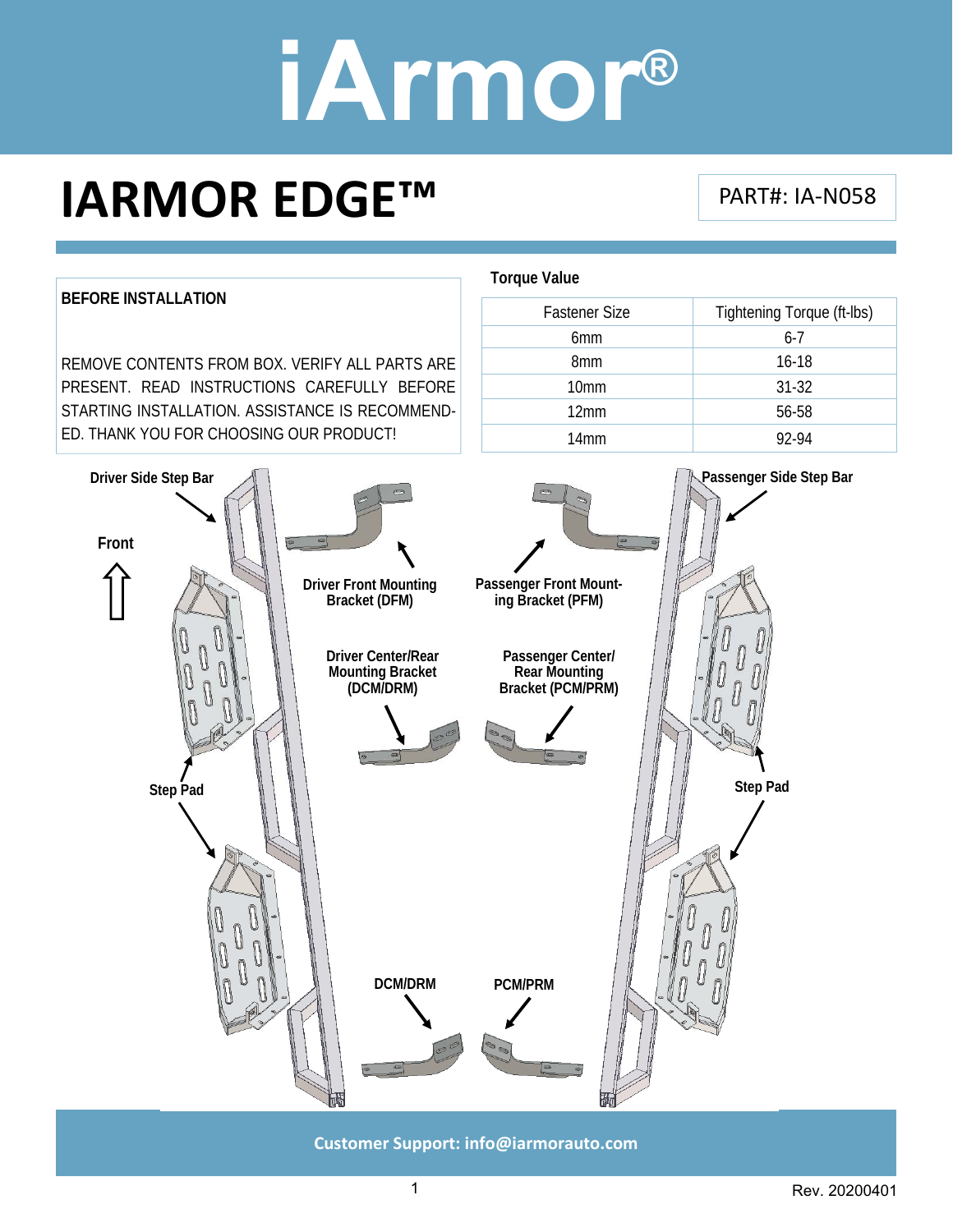

**The instruction here is for your reference only. We strongly recommend the professional installer for best result. We are not responsible for any damage caused by the installation**.

#### **STEP 1**

**(2) M6X1-20 Flat Sunk Head Bolts** 

Install the Step Pads onto the step bars with (32) M6X1-20 T-Bolts, (32) M6 Flat Washers, (32) M6 Nylon Lock Nuts and (8) M6X1-20 Flat Sunk Head Bolts.



#### **STEP 2**

Starting on the driver side front of the vehicle, remove the existing (2) factory bolts, (or plastic plugs) **(Fig 1)**. This will be the mounting location for the driver side front Mounting Bracket.



**Customer Support: info@iarmorauto.com**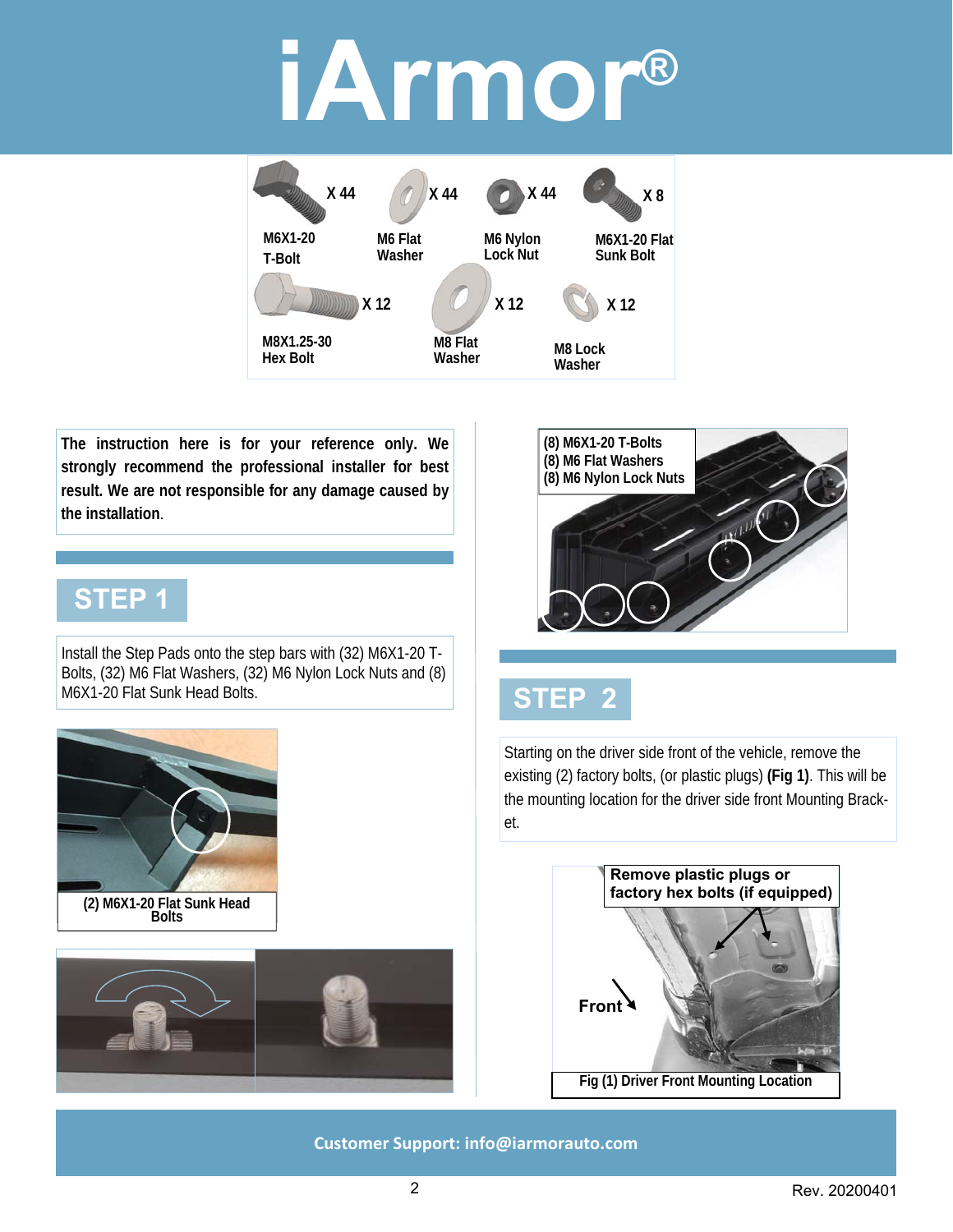#### **STEP 3**

Select the Driver Front Mounting Bracket **(DFM)**, **(Fig 2)**. Attach the Bracket to the vehicle using the included (2) M8X1.25 -30 Hex Bolts, (2) M8 Lock Washers and (2) M8 Flat Washers, **(Fig 3)**. Do not tighten hardware at this time.







**Front** 

#### **STEP 4**

Move along the side panel to the next mounting location closest to the front Bracket, **(Fig 4)**. Repeat **Step 2 & 3** to install the Driver Center Mounting Bracket **(DCM/DRM)**, **(Fig 5)**.



### **STEP 5**

Next, move to the last mounting location at the back of the cab. Select the Driver Rear Mounting Bracket **(DCM/DRM)**,. Repeat **Steps 2 & 3** to install the rear Bracket, **(Fig 5)**. (**Fig 2) Driver Front Mounting** 



#### **STEP 6**

Attach the Driver Side Bar to the Mounting Brackets with (6) M6X1-20 T-Bolts, (6) M6 flat washers and (6) M6 Nylon Lock Nuts, **(Fig 6)**. Do not tighten hardware.

**Customer Support: info@iarmorauto.com**